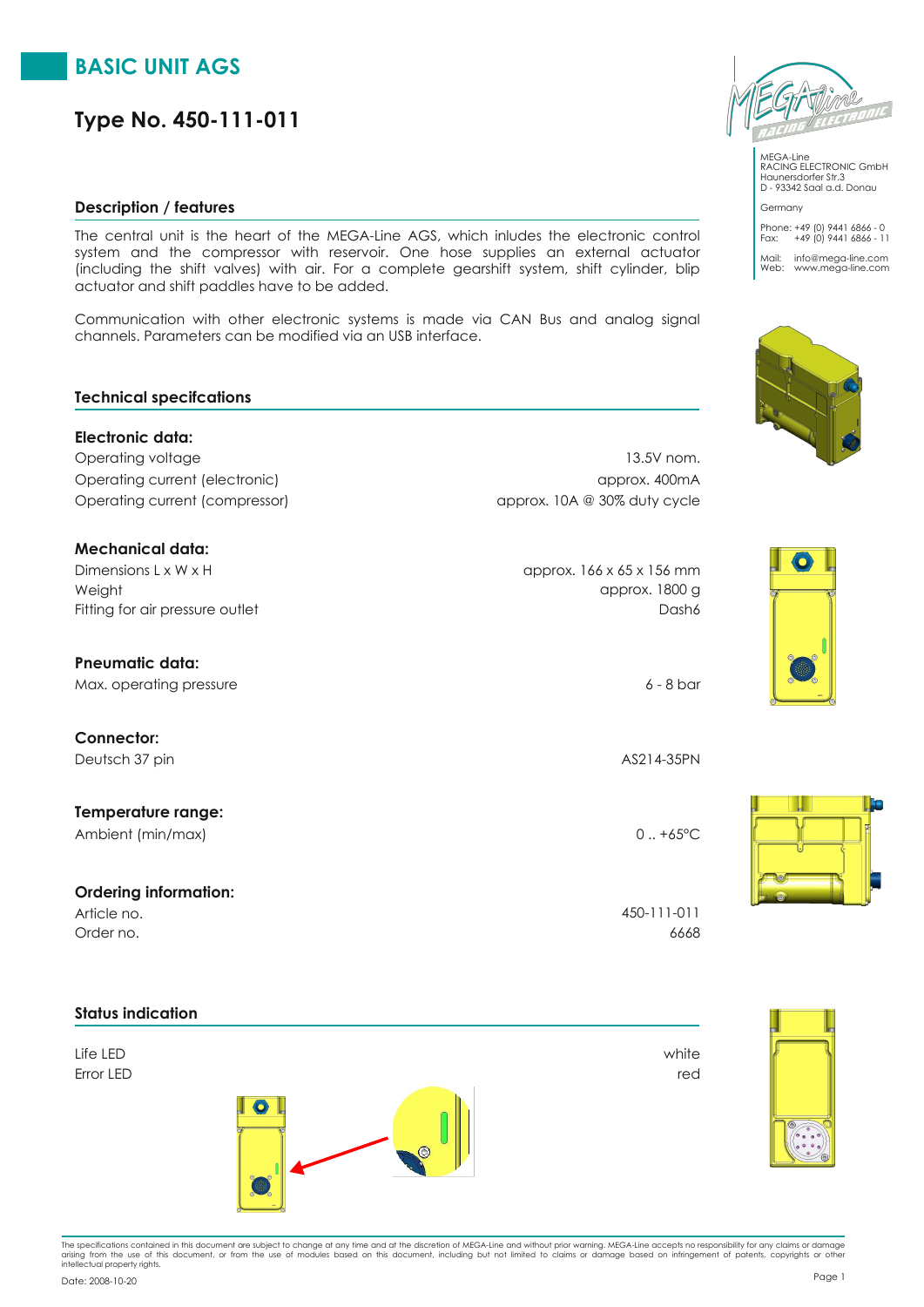### **BASIC UNIT AGS**

### **Type No. 450-111-011**

### **Pin assignment (electric)**

| Pin             | Function                | Dia [AWG]       | <b>Type</b>       |
|-----------------|-------------------------|-----------------|-------------------|
| ī               | power supply electronic | $\overline{22}$ | pwr               |
| $\overline{2}$  | ground electronic       | $\overline{22}$ | pwr               |
| $\overline{3}$  | valve up                | $\overline{22}$ | digital out       |
| $\overline{4}$  | valve down              | $\overline{22}$ | digital out       |
| $\overline{5}$  | valve blip              | $\overline{22}$ | digital out       |
| $\overline{6}$  | emergency indicator     | $\overline{26}$ | digital out       |
| 7               | power supply compressor | $\overline{22}$ | pwr               |
| $\overline{8}$  | power supply compressor | $\overline{22}$ | pwr               |
| 9               | ground compressorr      | $\overline{22}$ | pwr               |
| $\overline{10}$ | ground compressor       | $\overline{22}$ | pwr               |
| $\overline{11}$ | ext_gnd_sense           | $\overline{26}$ | analog in         |
| $\overline{12}$ | CAN1 high               | $\overline{26}$ | $\overline{data}$ |
| $\overline{13}$ | CAN1 low                | $\overline{26}$ | data              |
| $\overline{14}$ | CAN2 high               | $\overline{26}$ | data              |
| $\overline{15}$ | CAN <sub>2</sub> low    | $\overline{26}$ | $\overline{data}$ |
| $\overline{16}$ | $USB +$                 | $\overline{26}$ | data              |
| $\overline{17}$ | USB-                    | $\overline{26}$ | $\overline{data}$ |
| $\overline{18}$ | paddle up               | $\overline{22}$ | digital in        |
| $\overline{19}$ | paddle down             | $\overline{22}$ | digital in        |
| $\overline{20}$ | emergency switch        | $\overline{22}$ | digital in        |
| $\overline{21}$ | neutral button          | $\overline{22}$ | digital in        |
| $\overline{22}$ | reverse button          | $\overline{22}$ | digital in        |
| $\overline{23}$ | crankshaft in           | $\overline{26}$ | digital in        |
| $\overline{24}$ | wheelspeed in           | $\overline{26}$ | digital in        |
| $\overline{25}$ | <b>ID</b> data          | $\overline{26}$ | data              |
| $\overline{26}$ | pressure up sensor      | $\overline{26}$ | analog in         |
| $\overline{27}$ | pressure down sensor    | $\overline{26}$ | analog in         |
| 28              | pressure blip sensor    | $\overline{26}$ | analog in         |
| 29              | pressure clutch         | 26              | analog in         |
| 30              | throttle flap           | $\overline{26}$ | analog in         |
| $\overline{31}$ | shift state             | $\overline{26}$ | analog out2       |
| $\overline{32}$ | travel shift lever      | $\overline{26}$ | analog in         |
| 33              | power cut               | $\overline{26}$ | analog out3       |
| $\overline{34}$ | gearpot out             | $\overline{26}$ | analog out4       |
| $\overline{35}$ | gearpot supply          | $\overline{22}$ | pwr               |
| $\overline{36}$ | gearpot gnd             | $\overline{22}$ | pwr               |
| $\overline{37}$ | gearpot                 | $\overline{22}$ | analog in         |

MEGA-Line RACING ELECTRONIC GmbH Haunersdorfer Str.3 D - 93342 Saal a.d. Donau

#### Germany

Phone: +49 (0) 9441 6866 - 0 Fax: +49 (0) 9441 6866 - 11

Mail: info@mega-line.com Web: www.mega-line.com

### **Port description (pneumatic)**

| Port | <b>Function</b>     |       | Dimension   max.torque [Ncm] |
|------|---------------------|-------|------------------------------|
|      | Air pressure outlet | Dash6 | ' 20C                        |



The specifications contained in this document are subject to change at any time and at the discretion of MEGA-Line and without prior warning. MEGA-Line accepts no responsibility for any claims or damage<br>arising from the us Page <sup>2</sup> Date: 2008-10-20